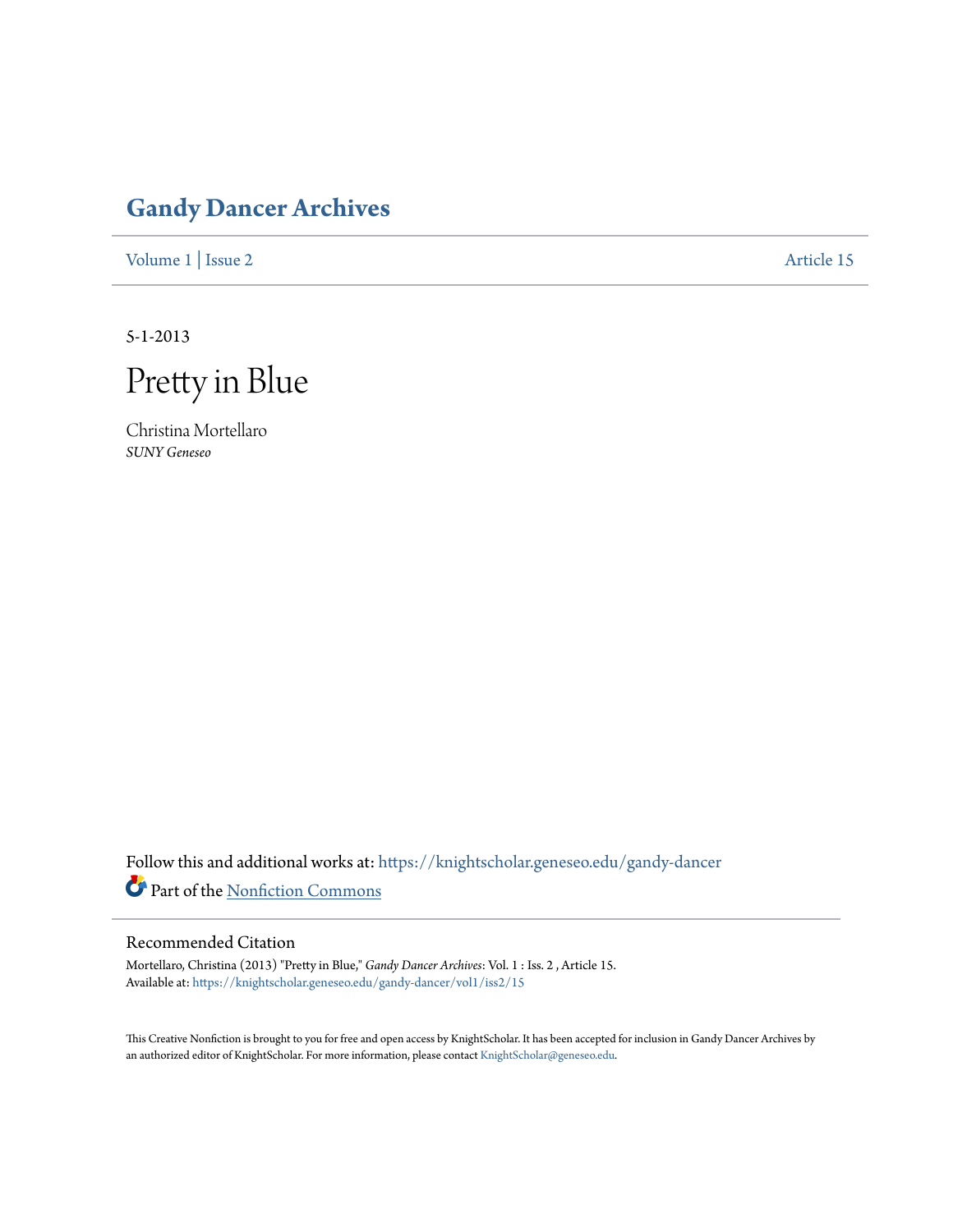## **Pretty in Blue**

I went to every school dance through high school for a total of eight semi-formals and two formals; that's ten dances throughout my secondary school career. My high school throws two semi-formal dances per year for the entire school: Fall Ball and Snowball. I planned at least half of those as vice-president and then president of the class, slaving over minute details for centerpieces as part of the decorations committee only to have people haphazardly throw their coats on them.

I will always remember my two older sisters, Lisa and Michelle, getting ready to go to their respective dances while I was in elementary school. I shared a room with Michelle despite the nine years between us, and I remember the girlish giggles and the cloud of hairspray that filled our room because all of her friends had come over to primp before the festivities. The girls in their different colors and styles of dress paraded down the stairs where their dates waited with corsages and huge grins. I loved how elegant all of the girls looked. I couldn't wait for high school when I would follow in my sisters' footsteps and do the same—the dress shopping, hair, make-up, and the date.

There were three occasions out of those ten dances that I actually had a "date" and those were friends whose tie matched my dress. The first experience with a matching date was my sophomore year Snowball. Ethan Harrison. He was a year older than I was but we had mutual friends because of the music department, Scholastic Bowl, and Model UN. I developed a crush on this lanky, pale guy with cropped auburn hair. He had a penchant for non-Western cultures and was extremely articulate but could lay down a beat and dance with the best of them. The spring before, I first noticed him struggling with his string bass on the bus of the DC music trip. He hung out with my older friends so all of us were naturally together that trip and then afterwards. I got to know Ethan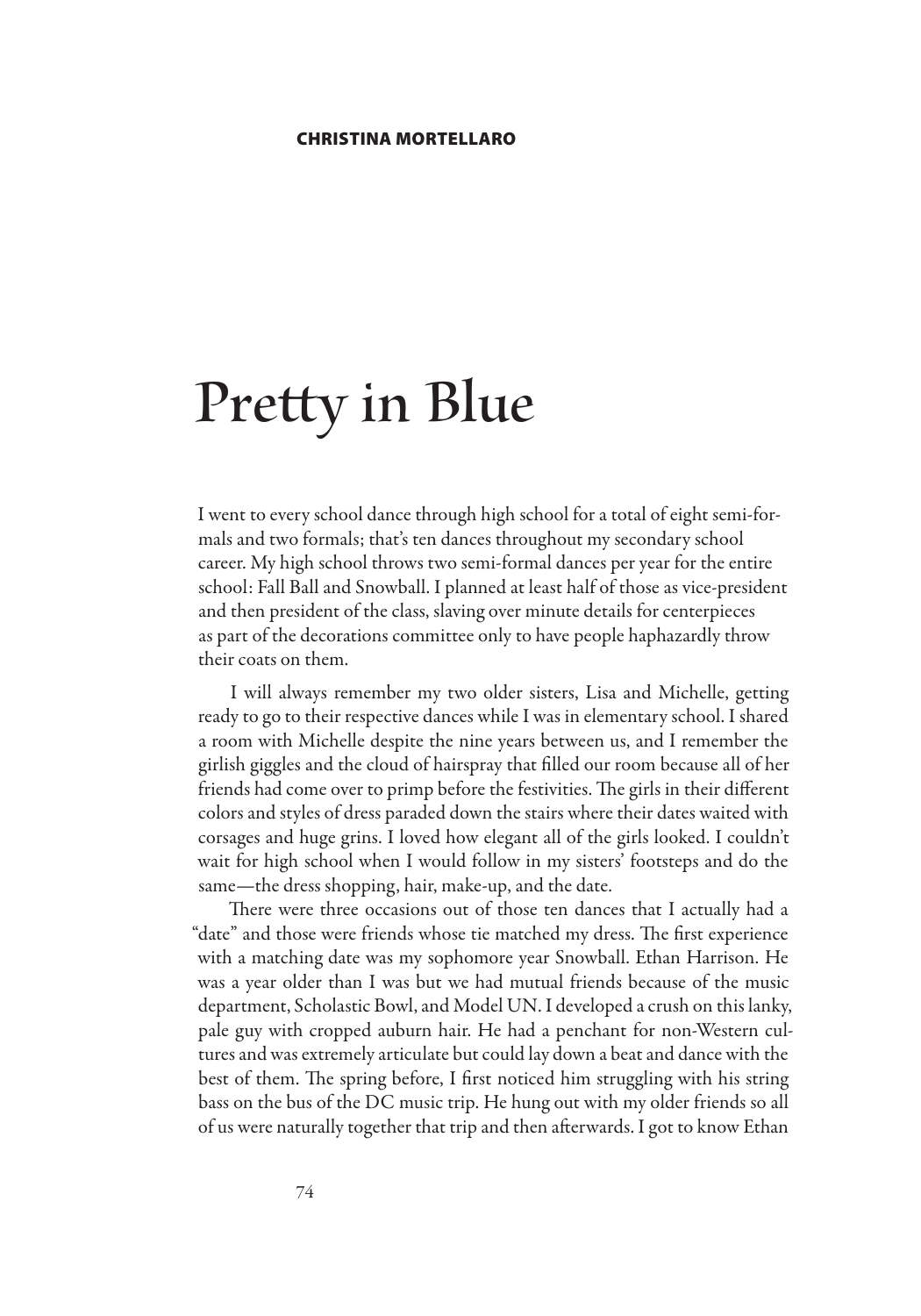and quickly became enamored with his intelligence, humor, and down-to-earth personality.

A few of my friends had long-term boyfriends but all I wanted was a date for the dance. I knew if he agreed to it that we would only go as friends but I so badly wanted to go *with* someone. Why not him? I asked him in the hall one day if he could meet me at my locker so that I could ask him a question. I was finally going to take a chance on something new and far more hazardous than enrolling in harder classes, signing up for too many activities, or public speaking— Ethan's reaction and response would be something that I couldn't control.

"Hey, 'Stina. What's up?" he asked as he pushed one strap of his backpack further up on his shoulder. 'Stina was a nickname he had created for me to change my three-syllabled name, "Christina," into a more simplified two-syllabled one.

"Oh, not much," I replied, blood frantically pumping. I could do this. I was a liberated woman of the 21st century. I could certainly ask a friend to the Snowball, right?

"Ethan, so I know that the dance is coming up in a few weeks and I know that I like to dance," then I motioned to him "and you like to dance…" I hoped he would get the hint. He didn't. So I continued, "So we could go…t-t-together." I stammered out the last bit and I'm sure that my face turned five shades of scarlet.

"Oh. Um—"

"Well, we would definitely only go as friends. I probably should have said that first. I figured it would be fun to go with a friend and match." I said really quickly trying to salvage the situation.

He looked relieved and replied, "Okay. Well that's a definite possibility. I'll let you know. See you later!" and then I responded "Later," back to him. *Wow, I just embarrassed myself.*

I turned back to face my locker with a hangman's knot in my stomach and a headache starting to form. *You couldn't have been more eloquent with that one? And the arm motions too? Oh God.* I closed my locker door and walked down the hall to tell my friends what just happened. They knew I was going to ask him and wondered what his response would be. So when I said "definite possibility," their faces were just as confused as mine was earlier.

One issue regarding this particular Snowball was that it was the day of my niece, Gracie's first birthday. Before deciding to ask Ethan to Snowball, I had been grappling with the decision of going to Snowball or the party. I was leaning towards the birthday party but my sisters and my mom told me to take advantage of the dances while I was young. "Gracie won't even remember it," they said. There would always be more birthdays and I would spend more time with my niece in the future. Even so, I felt some guilt over missing the party. Without a final answer from Ethan, I was leaning closer and closer to abandoning the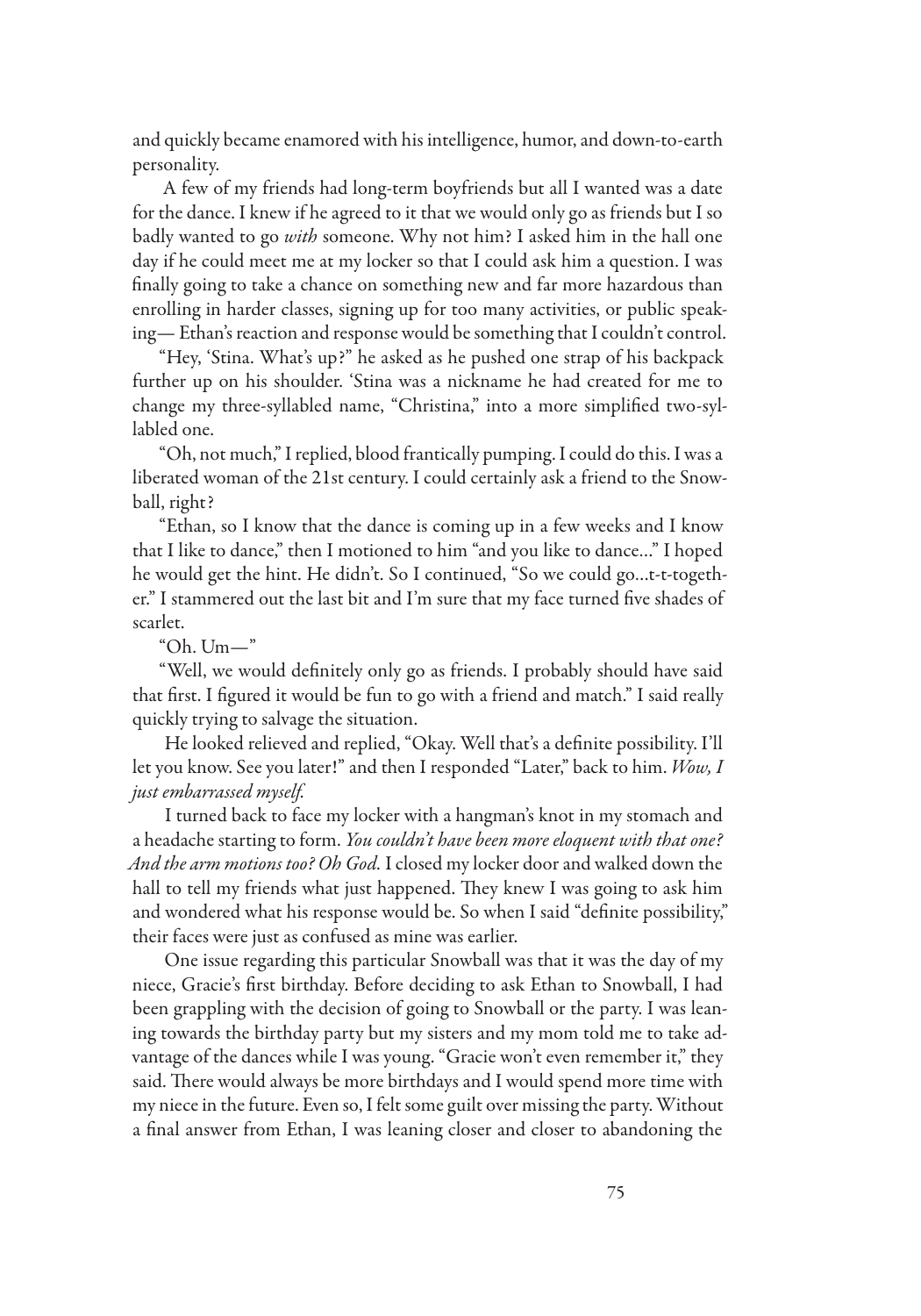plans for Snowball to stay home with my family.

Within the next three weeks before the dance, I had seen Ethan but he still had not told me if we were going together or not. The rumor going around my group of friends though was that he had asked a freshman, Jordyn, to Snowball and she turned him down. Jordan with a "y"—tall with a narrow bone structure, large green eyes, and bright blonde hair; the only thing I had in common with her physically was my height. I figured she was the reason why he never gave me a concrete answer, but I still wasn't sure if we were going to go together.

The week of the dance arrived. That gray, Monday afternoon I was sitting in the band hallway waiting for my dad. I could see Ethan as he strolled down the hall towards the door. We said our "heys" and "what's ups" to each other and then he asked, out of nowhere:

"So what color is your dress?"

"Blue," I replied with confusion.

"Oh cool. I think I know what shirt and tie I'm going to wear. Do you know where we're going to go before the dance starts?" he asked me and I froze noticing he said "we're" and that he knew which shirt he was going to wear. *Are we going together?*

"Umm… we're taking pictures at Lily's house and then going to 'Sunny's' for dinner. Afterwards the girls are having a sleepover back at Lily's."

"Nice. So what time should I pick you up?" he asked me, and suddenly I had a date. Even if we were going to go as friends, I was going to have my first date for a dance and take pictures, match, and dance together like my sisters had done in the past. My decision for the birthday party was made. I would be going to Snowball.

I knew we were going to have a great time and I kept picturing how the night would go. First I would get ready and then walk down my stairs like in the movies. He would see me and think, *I should give her another chance.* My parents would take a lot of photos where I would act embarrassed but be secretly glad that we were going with each other. After that, we would drive over to Lily's, our petite, effervescent friend, and take some more pictures, eat a great dinner, and arrive at the dance. This is where my fantasy for the night turned into one of those romantic chick-flick movies. I believed that when one of the slow songs would come on, he would put his arms around my waist and we would sway to some sappy love song. Then he would look at me in the eye and tell me that I looked beautiful—that he was glad he came here with *me.*

When you fill your mind with fantasies that happen in books and movies, you only set yourself up for clichéd disappointment. My life wasn't *Pretty in Pink* when the quirky girl gets the guy in the end. Consciously, I knew that my life would not be a formulaic teen movie but that never stopped my daydreams.

The day of the dance came. My cousin Sharon, a hairdresser, came over with her big-barreled curling iron, glitter hairspray, and a bag of bobby pins. After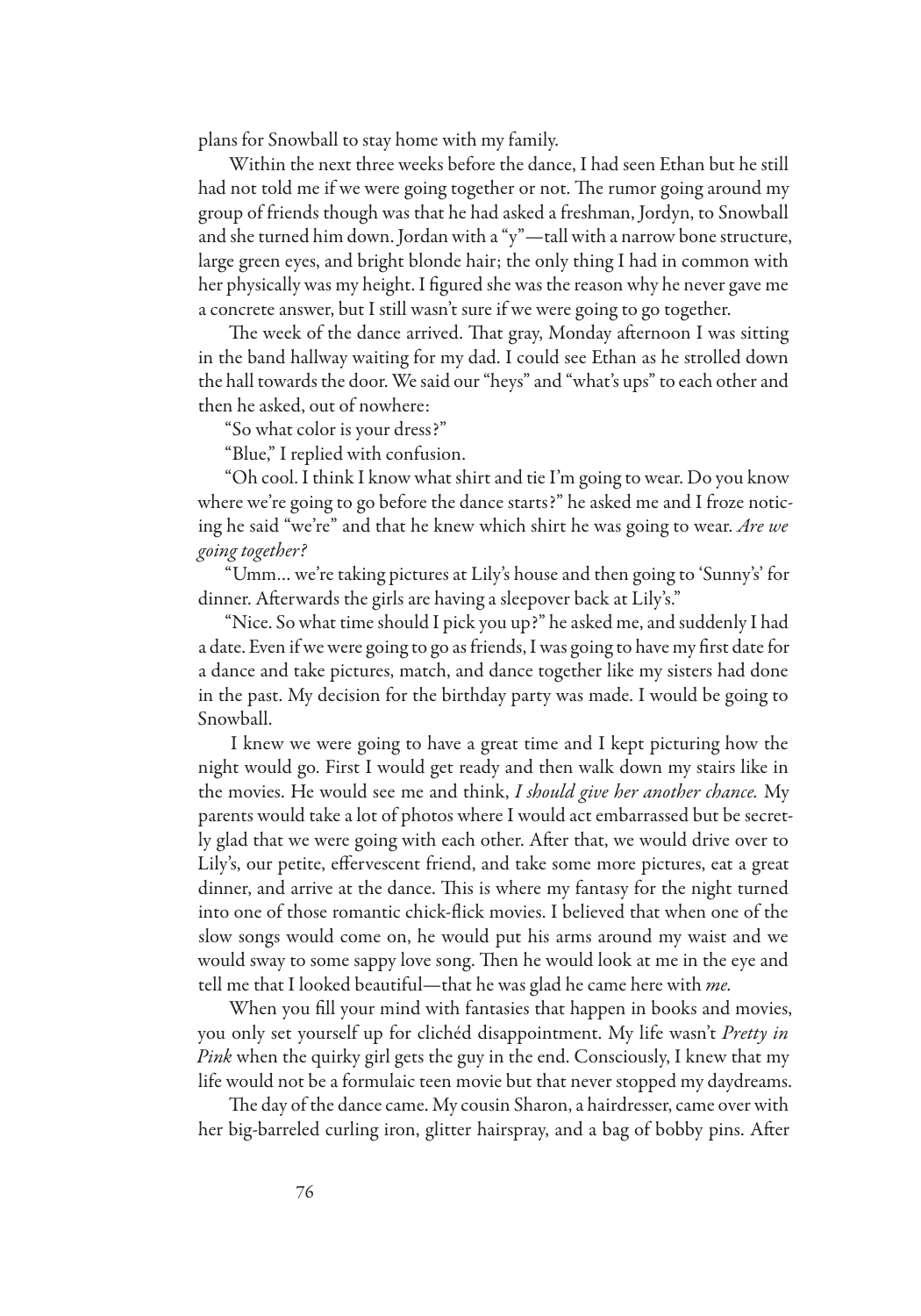about an hour and a half, my wavy and slightly frizzy hair had transformed into sparkly tendrils around my face. Michelle, having a knack for the dramatic eye, was naturally the one to do my make-up. I slipped into some new and constrictive Spanx, and then came the dress that Lisa picked out. It was a floor-length, sapphire ombre sparkly gown of satin with chiffon overlay. The empire-waist and deep "V" of the sleeveless A-line number was reminiscent of a Grecian goddess.

"Christina, he's here," my mom told me. My heart skipped a beat. *The moment of truth.*

I walked out into the living room where Ethan was waiting. He had come a little early. I was grinning from ear-to-ear as I heard many "oohs" and "ahhs." Ethan, who was sandwiched between grandparents walked up to me and said, "Your hair looks really nice, Christina." My braces-filled grin faded into a smaller smile and accepted his compliment. *Not the exact reaction I wanted but that's fine.*

We stood together and took photos and I gave Gracie a big hug and a kiss and together Ethan and I left in his car. I had this feeling that I was missing such a monumental event at home with my family and Ethan's reaction hadn't helped. I was going to miss her chubby fists diving into her first piece of cake.

There was awkward small-talk between us in the car until we reached Lily's house. At the house, my friends and their mothers came up to me saying how beautiful I looked. I appreciated the compliments, but it wasn't coming from the person I wanted to hear it from most. All of the flashes from the camera had put me in sort of a daze as I hobbled back in my heels to the car to go to Sunny's for dinner. *I probably should have stayed home,* I thought as I got into the car. *But I'm going to make the best of this. I'm going to have a great time and –SHIT.* Ethan had taken the corner too quickly and I hit my head against the car window.

"Hey, are you all right?" he asked staring straight ahead out of the windshield.

"Yeah. I'm fine. Don't worry about it." I mumbled through as pain was stabbing my temple. *Things can't get worse.* But of course they can.

Dinner went by and Ethan acted increasingly worse. As the teenage conversation inevitably turned to random celebrities, he immediately started talking about which ones he would "tap." My friends looked at me with pity and I averted my eyes to focus on the eggplant parmesan placed in front of me. *I wonder if my family has eaten yet; they're having pasta too.* I looked up from my plate, noticing the stark contrast between my uncomfortable situation and the contented one across me between my friend Maddy and her boyfriend Tom, Ethan's best friend. He gently reached over and grabbed Maddy's hand. They were having the happy evening I dreamed about. When I got up to leave after dinner, the waitress tapped me on the shoulder and told me privately to have a good time. I was touched by the fact that this random, unknown woman had been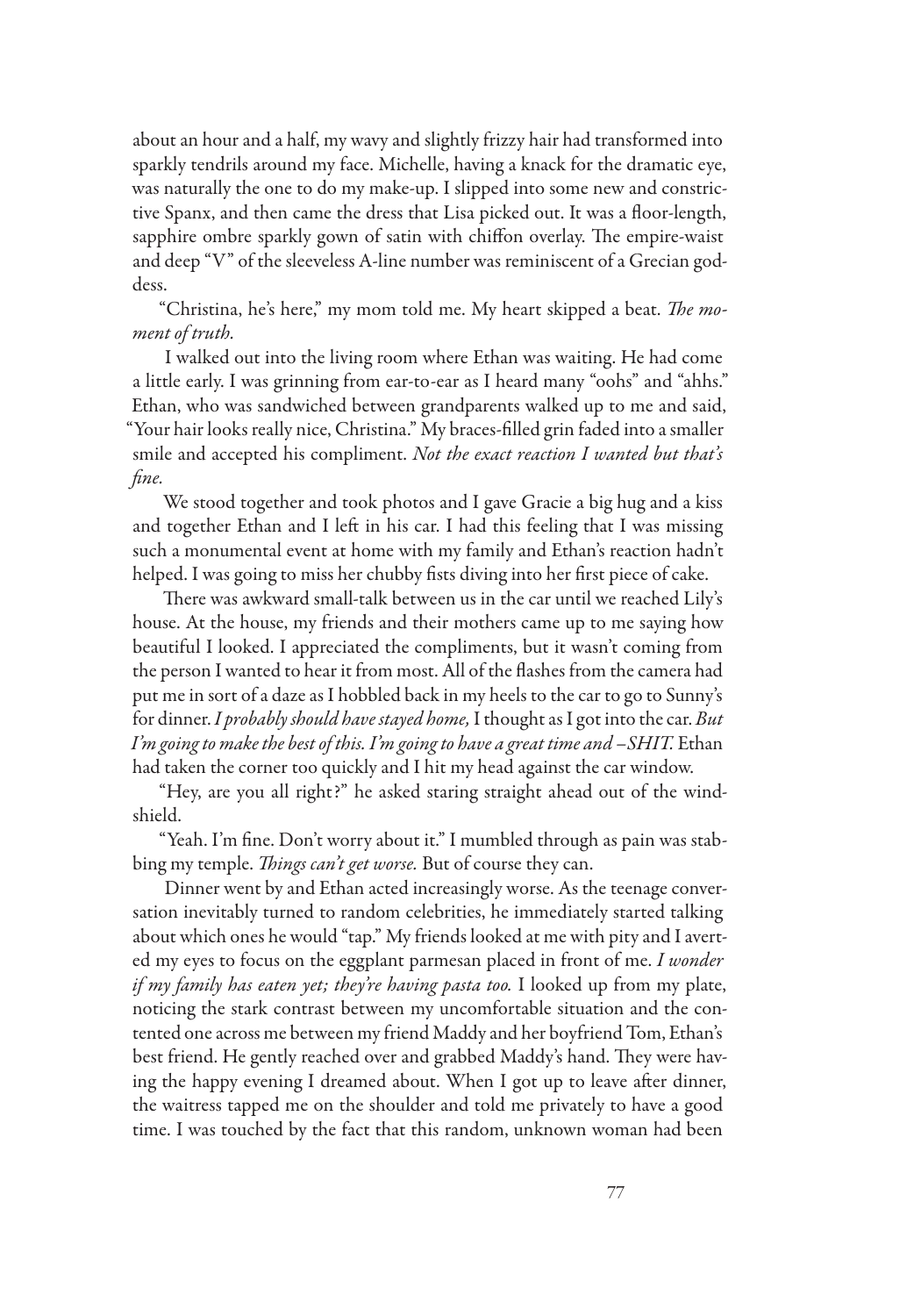concerned and upset that my face had been an openbook for my discontent.

We arrived at the dance and Ethan and I saw two of our friends who did not go with our group. They were joking around with us and mentioned being dateless.

"Ethan, I wish that I could be your date," one of the girls, a notorious flirt, said as she eyed him. *Really? Are you serious? He's going to politely decline her. I know it. And then we'll walk in to the dance together and grab some punch and the rest of the night will be great.*

He laughed and replied, "Since we're all friends, I'll just have another date; if you don't mind, 'Stina," *Really?! Did you just say that?* Then the other girl said she wanted to have him as a date too. "Looks like I have three dates now. I've got so much swag." *You said "definite possibility" to me. Not. To. Them,* I thought as my molars ground together. I stayed silent as the four of us walked in together.

We entered the crowded and sweaty cafeteria to put our coats down and take my heels off. Then we moved into the dance floor. The DJ's bass was thumping in the soles of my feet and I could see girls bent over as guys mimicked having sex with them in the middle of the dance floor. *I will never dance like that. So gross.* We joined our group of friends and then Ethan started to grind on one of the single girls in my group, not even the "other" date. I stood there with eyes agape. Then I decided to focus on the music playing and dancing like an idiot with my real friends if my date was going to ignore me.

The first slow song came on and I figured it would be his redeeming chance as a date. He came up to me and I smiled in my self-assurance.

"Hey, since we came as friends, do you mind if I go dance with Jordyn for this one? I promised her that I would slow dance with her once." Jordyn. The one who turned him down. My eyes stung with sweat and developing tears.

"That's fine. I'll see you for another song," I replied. I watched him walk over and ask her to slow dance. He put his arms around her waif-like waist and hips. I focused my attention on serenading my friends to Aerosmith's "I Don't Wanna Miss a Thing." *Make yourself laugh, Christina, before you start crying. You won't be that stereotype from the movies.* The slow dance ended and he rejoined our group, and focused on dancing with a different friend. I felt like hot sauce was running through my veins; I was thoroughly pissed at him and at myself for the situation. Another slow song came and he was conveniently next to Jordyn. Coincidentally I knew all of the words to the next slow song too. When the fourth slow song came on that night, it was about a half hour before the dance would end. Ethan had asked one of my friends to dance. I watched angrily and then saw her mouth something with my name to him. He stopped dancing with her and walked over to me.

"Christina, do you want to dance with me?" he asked with this cool smile his lips had created. It wasn't genuine, but neither was my response.

"Definitely!" I smiled at him and we swayed to the music for about a minute